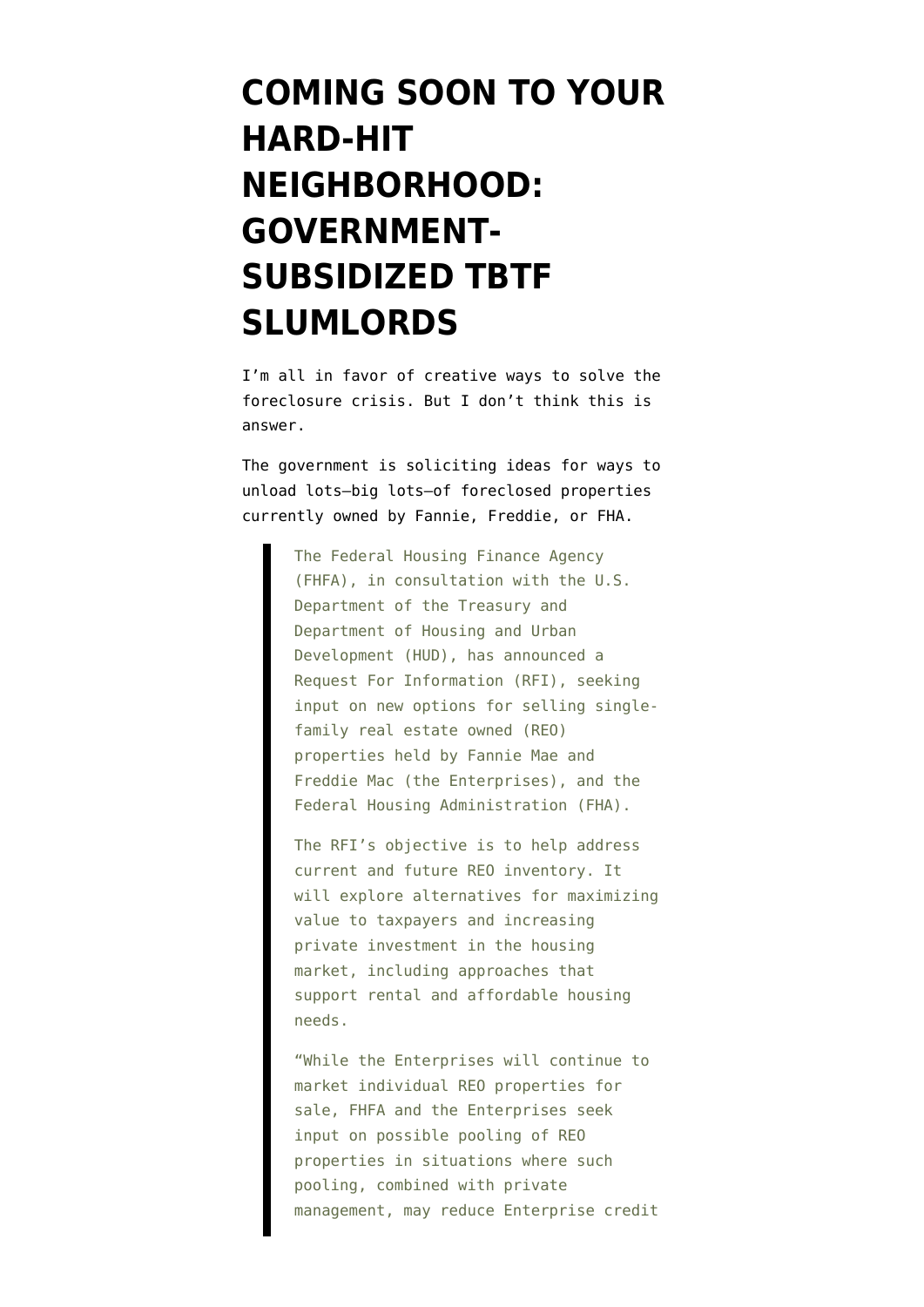losses and help stabilize neighborhoods and home values," said FHFA Acting Director Edward J. DeMarco. "Partnerships involving Enterprise properties may reduce taxpayer losses and meet the Enterprises' responsibility to bring stability and liquidity to housing markets. We seek input on these important questions."

Kevin Drum [rightly wonders](http://motherjones.com/kevin-drum/2011/08/fannie-and-freddies-weird-rental-plan) what the point of this is, given that investors can already buy as many REOs as they want.

The point is volume: basically, the government would share ownership of the houses for such time as it takes the new owner to make them profitable again. And in exchange, the investor would be able to buy a bunch more houses.

[The idea](http://www.fhfa.gov/webfiles/22366/RFIFinal081011.pdf) is to facilitate investors buying up whole chunks of homes in a particular market.

> the agencies look forward to responses from market participants that have the technical and financial capability to engage in large-scale transactions with the Enterprises and/or FHA involving the disposition of REO. A specific goal is to solicit ideas from market participants that would maximize the economic value that may arise from pooling the single-family REO properties in specified geographic areas. Under the management of a third-party, a joint venture or some other structure may respond to local economic and real estate conditions more effectively than individual sales. For instance, there may be certain metropolitan areas (or some narrower geographic designation) with a substantial number of REO properties and a strong rental market. In such locales economic value in REO disposition may be enhanced (and real estate markets begin to be stabilized) by turning a large number of REO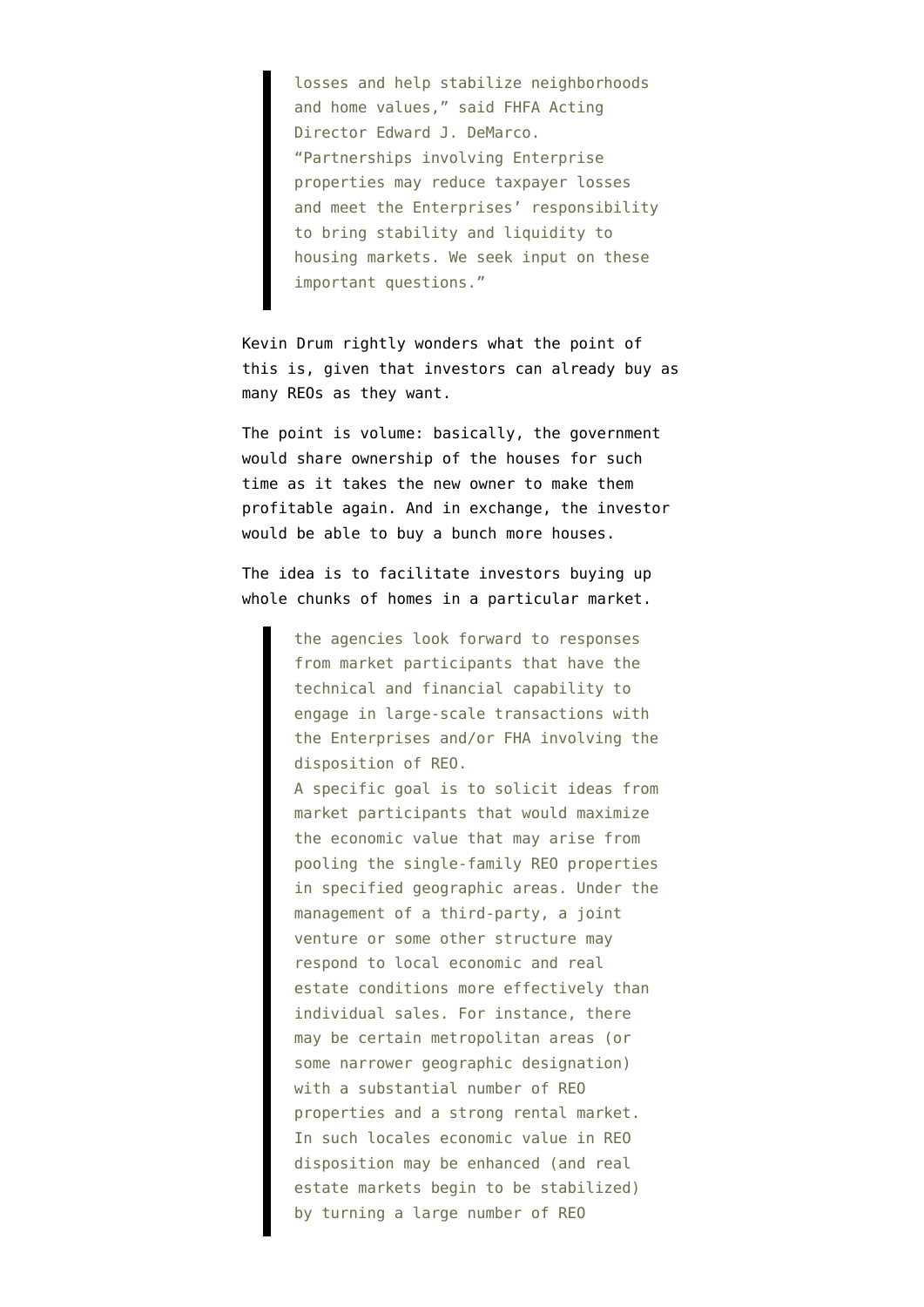## properties into rental housing.

Call me crazy, but it seems the only reason such a program would be lucrative would be because it allowed one investor to corner significant chunks of the housing or rental market in a given city or neighborhood. Which, it would seem to me, would make for really abusive landlords: people with no competitive need to keep up their properties, with market dominance sufficient to raise rents beyond what the economy really supported, and enough pull at city hall to avoid accountability for doing these things.

Now, Jared Bernstein [says](http://jaredbernsteinblog.com/a-good-housing-idea-gets-a-try/) we shouldn't worry about using government subsidies to create TBTF slumlords.

> I've heard two arguments against the idea.

[snip]

Second, investors buying foreclosed properties in bulk make lousy landlords. It's a valid concern, but there's a policy wrinkle in the FHFA/admin's plan that should help: the proposal—the RFI noted above—should include requirements regarding property management and the Feds should reject proposals that aren't convincing in that regard.

But really, the language purportedly protecting against TBTF slumlords is flaccid. It lists "address[ing] property repair and rehabilitation needs" as one of six objectives (after, it must be said, "reduc[ing] REO portfolios … in a costeffective manner" and "reduc[ing] average loan loss severities." It requires private partners take on "most or all day to day management and operations, including property maintenance and rehabilitation, rental property management, marketing for sale." And it only requires proposed plans to address, "steps taken to ensure that the properties are well maintained